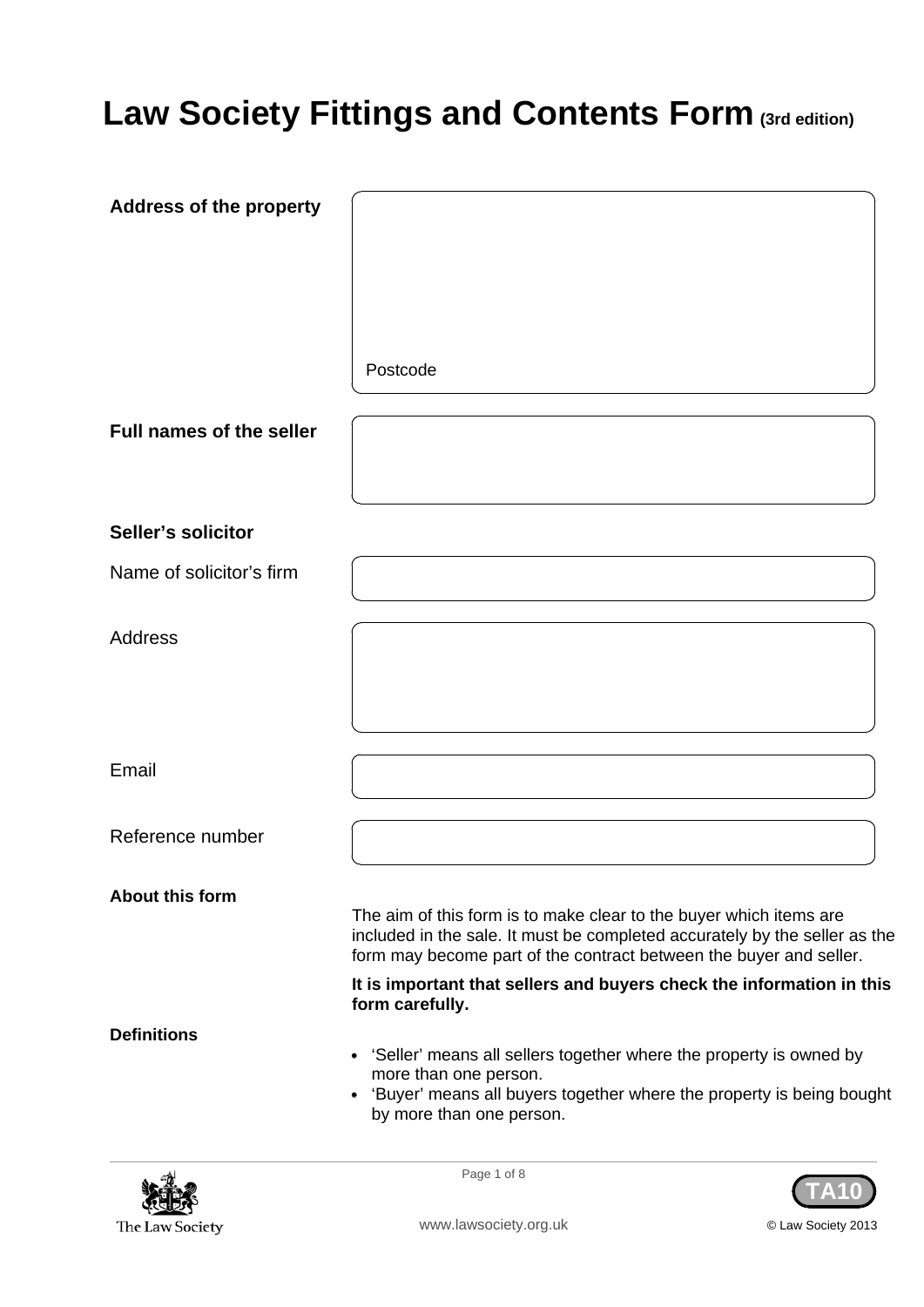**Instructions to the** In each row, the seller should tick the appropriate box to show whether:

- **seller and the buyer**<br>**z** the item is included in the sale *('Included')*;
	- the item is excluded from the sale *('Excluded')*;
	- z there is no such item at the property *('None')*.

Where an item is excluded from the sale the seller may offer it for sale by inserting a price in the appropriate box. The buyer can then decide whether to accept the seller's offer.

A seller who inserts a price in this form is responsible for negotiating the sale of that item directly with the buyer or through their estate agent. If the seller or buyer instructs their solicitor to negotiate the sale of such an item, there may be an additional charge.

## **Sellers and buyers should inform their solicitors of any arrangements made about items offered for sale.**

If the seller removes any fixtures, fittings or contents, the seller should be reasonably careful to ensure that any damage caused is minimised.

Unless stated otherwise, the seller will be responsible for ensuring that all rubbish is removed from the property (including from the loft, garden, outbuildings, garages and sheds), and that the property is left in a reasonably clean and tidy condition.

#### **Basic fittings 1**

|                                | <b>Included</b> | <b>Excluded</b> | <b>None</b>    | <b>Price</b> | <b>Comments</b> |
|--------------------------------|-----------------|-----------------|----------------|--------------|-----------------|
| Boiler/immersion heater        |                 |                 |                |              |                 |
| Radiators/wall heaters         |                 |                 |                |              |                 |
| Night-storage heaters          |                 |                 | $\blacksquare$ |              |                 |
| Free-standing heaters          |                 |                 |                |              |                 |
| Gas fires (with surround)      |                 |                 |                |              |                 |
| Electric fires (with surround) |                 |                 |                |              |                 |
| Light switches                 |                 | $\mathbf{I}$    | $\sim$ 1       |              |                 |
| Roof insulation                |                 |                 |                |              |                 |
| Window fittings                |                 |                 |                |              |                 |
| Window shutters/grilles        |                 |                 | $\Box$         |              |                 |
| Internal door fittings         |                 |                 |                |              |                 |
| External door fittings         |                 |                 |                |              |                 |
| Doorbell/chime                 |                 |                 |                |              |                 |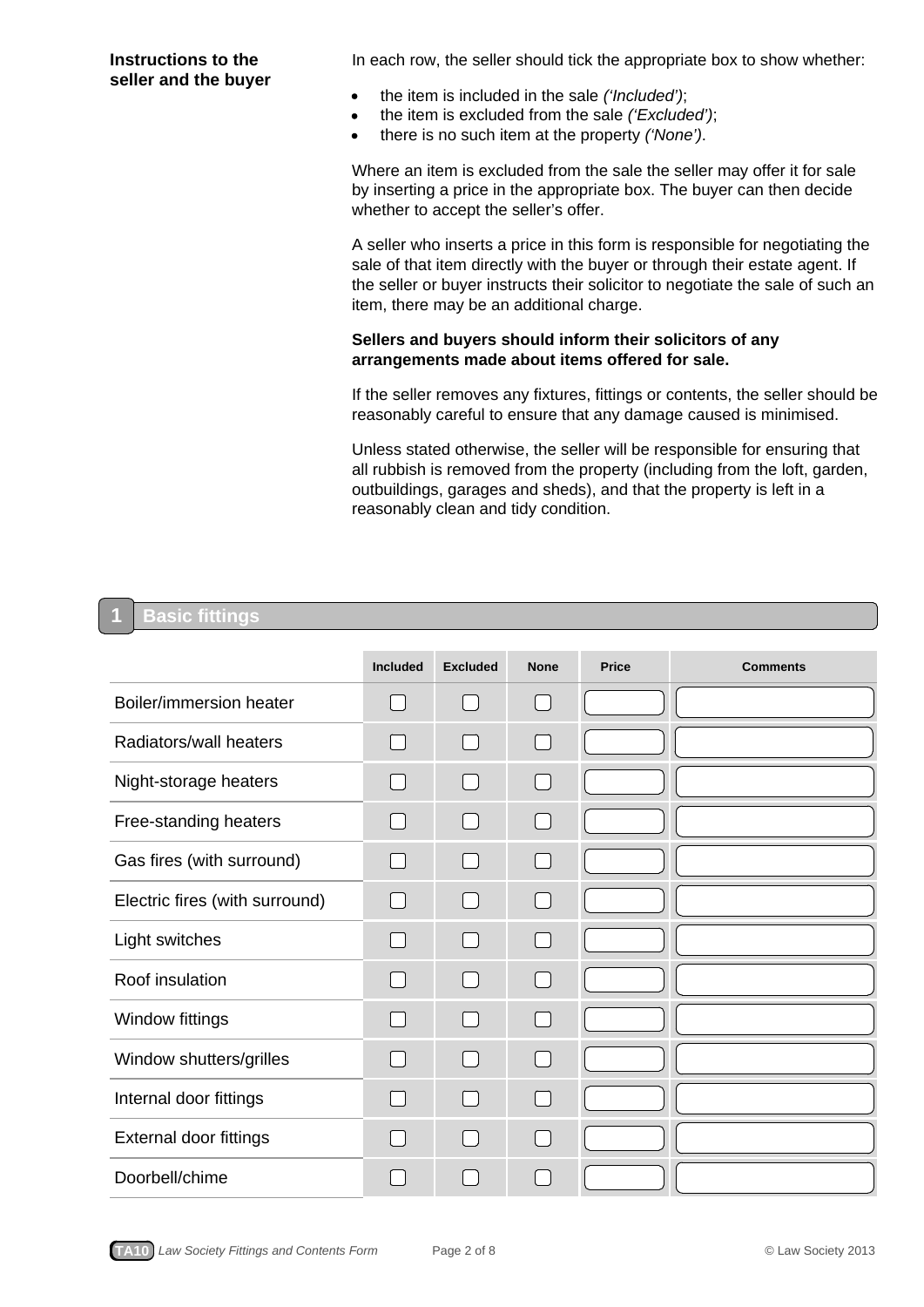## **Basic fittings (continued)**

|                              | Included | <b>Excluded</b> | <b>None</b> | <b>Price</b> | <b>Comments</b> |
|------------------------------|----------|-----------------|-------------|--------------|-----------------|
| Electric sockets             |          |                 | $\sim 10$   |              |                 |
| Burglar alarm                |          |                 | $\Box$      |              |                 |
| Other items (please specify) |          |                 |             |              |                 |
|                              |          |                 |             |              |                 |
|                              |          |                 |             |              |                 |
|                              |          |                 |             |              |                 |
|                              |          |                 |             |              |                 |

**2**

**1**

## **Kitchen**

**Note:** In this section please also indicate whether the item is fitted or freestanding.

|                              | <b>Fitted</b>  | Free-<br>standing |               | Included Excluded                      | <b>None</b> | <b>Price</b> | <b>Comments</b> |
|------------------------------|----------------|-------------------|---------------|----------------------------------------|-------------|--------------|-----------------|
| Hob                          | $\Box$         | $\sim$            | $\Box$        | ΙI                                     | U           |              |                 |
| <b>Extractor hood</b>        | $\Box$         | П                 | $\Box$        | $\Box$                                 | $\Box$      |              |                 |
| Oven/grill                   | $\blacksquare$ | $\Box$            | $\Box$        | П                                      | $\Box$      |              |                 |
| Cooker                       | $\Box$         | $\Box$            | $\Box$        | $\Box$                                 | $\bigcup$   |              |                 |
| Microwave                    |                | $\Box$            | $\mathcal{L}$ | $\Box$                                 | $\sim$      |              |                 |
| Refrigerator/fridge-freezer  | $\Box$         | $\Box$            | $\Box$        | $\Box$                                 | $\Box$      |              |                 |
| Freezer                      | $\Box$         | П                 | $\Box$        | П                                      | $[ \quad ]$ |              |                 |
| Dishwasher                   | $\Box$         | $\Box$            | $\Box$        | $\Box$                                 | $\Box$      |              |                 |
| Tumble-dryer                 | $\Box$         | $\Box$            | $\Box$        | $\Box$                                 | $\Box$      |              |                 |
| Washing machine              | $[ \quad ]$    | $\Box$            | $\mathcal{L}$ | $\begin{array}{c} \square \end{array}$ | $\sim$      |              |                 |
| Other items (please specify) |                |                   |               |                                        |             |              |                 |
|                              | $\Box$         | $\Box$            | $\Box$        | $\Box$                                 |             |              |                 |
|                              |                | П                 | $\Box$        | П                                      |             |              |                 |
|                              | ┓              | $\Box$            | $\Box$        | П                                      |             |              |                 |
|                              |                |                   |               |                                        |             |              |                 |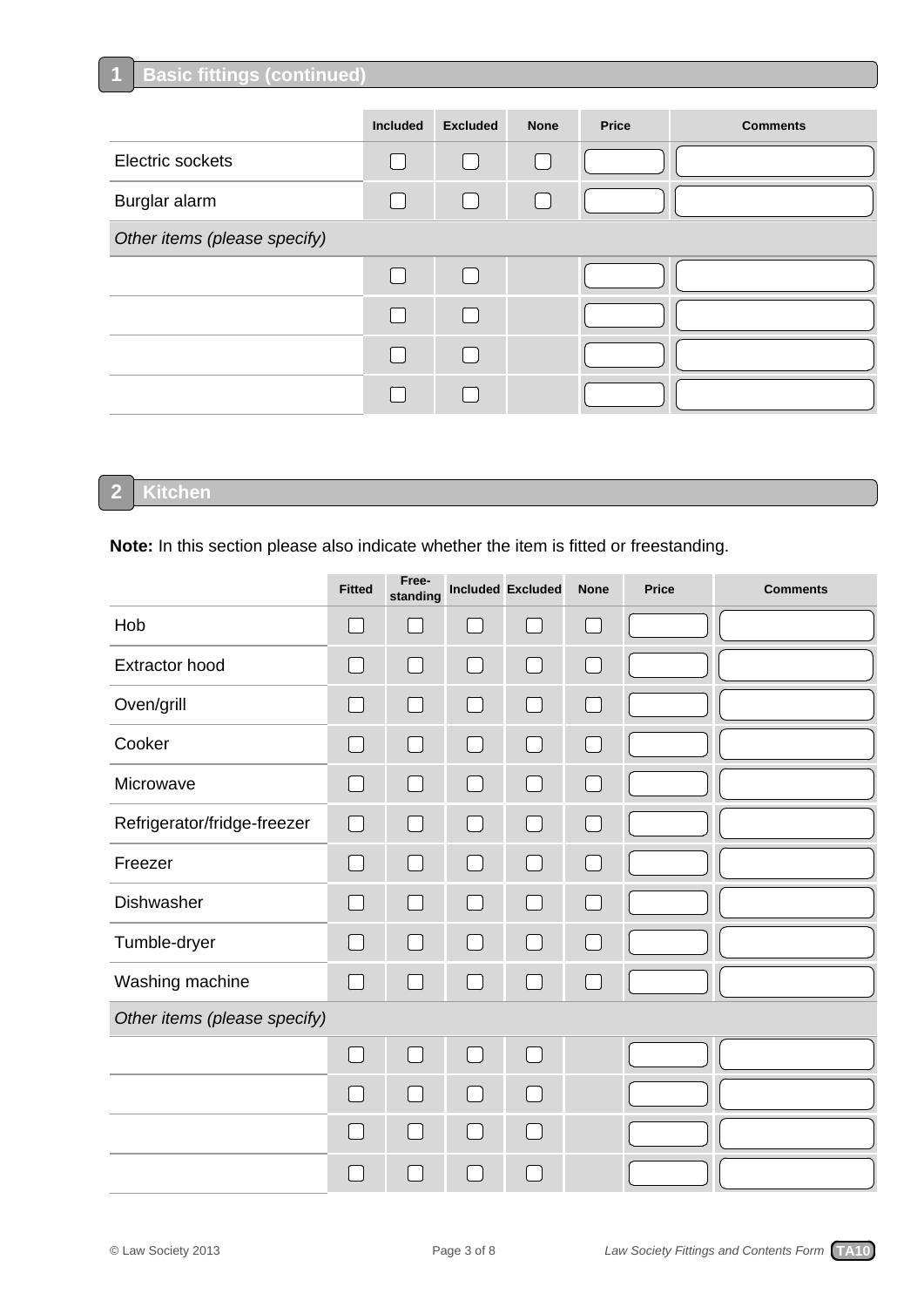#### **Bathroom 3**

|                              | Included     | <b>Excluded</b> | <b>None</b>                            | <b>Price</b> | <b>Comments</b> |
|------------------------------|--------------|-----------------|----------------------------------------|--------------|-----------------|
| <b>Bath</b>                  |              |                 | $\cup$                                 |              |                 |
| Shower fitting for bath      |              |                 | $\Box$                                 |              |                 |
| Shower curtain               | $\Box$       |                 | $[ \ ]$                                |              |                 |
| Bathroom cabinet             |              |                 | $\Box$                                 |              |                 |
| <b>Taps</b>                  | $\mathbf{I}$ |                 | $\begin{array}{c} \square \end{array}$ |              |                 |
| Separate shower and fittings | $\Box$       |                 | $\Box$                                 |              |                 |
| <b>Towel rail</b>            |              |                 | $\Box$                                 |              |                 |
| Soap/toothbrush holders      |              |                 | $\Box$                                 |              |                 |
| Toilet roll holders          |              |                 | $\Box$                                 |              |                 |
| Bathroom mirror              |              |                 |                                        |              |                 |

#### **Carpets 4**

|                              | Included     | <b>Excluded</b> | <b>None</b>                            | <b>Price</b> | <b>Comments</b> |
|------------------------------|--------------|-----------------|----------------------------------------|--------------|-----------------|
| Hall, stairs and landing     |              |                 |                                        |              |                 |
| Living room                  |              |                 | H                                      |              |                 |
| Dining room                  |              |                 |                                        |              |                 |
| Kitchen                      |              |                 | $\begin{array}{c} \square \end{array}$ |              |                 |
| Bedroom 1                    |              |                 | $\blacksquare$                         |              |                 |
| Bedroom 2                    |              |                 | $\Box$                                 |              |                 |
| Bedroom 3                    |              |                 | $[ \quad ]$                            |              |                 |
| Other rooms (please specify) |              |                 |                                        |              |                 |
|                              | $\mathbf{I}$ |                 |                                        |              |                 |
|                              |              |                 |                                        |              |                 |
|                              |              |                 |                                        |              |                 |
|                              |              |                 |                                        |              |                 |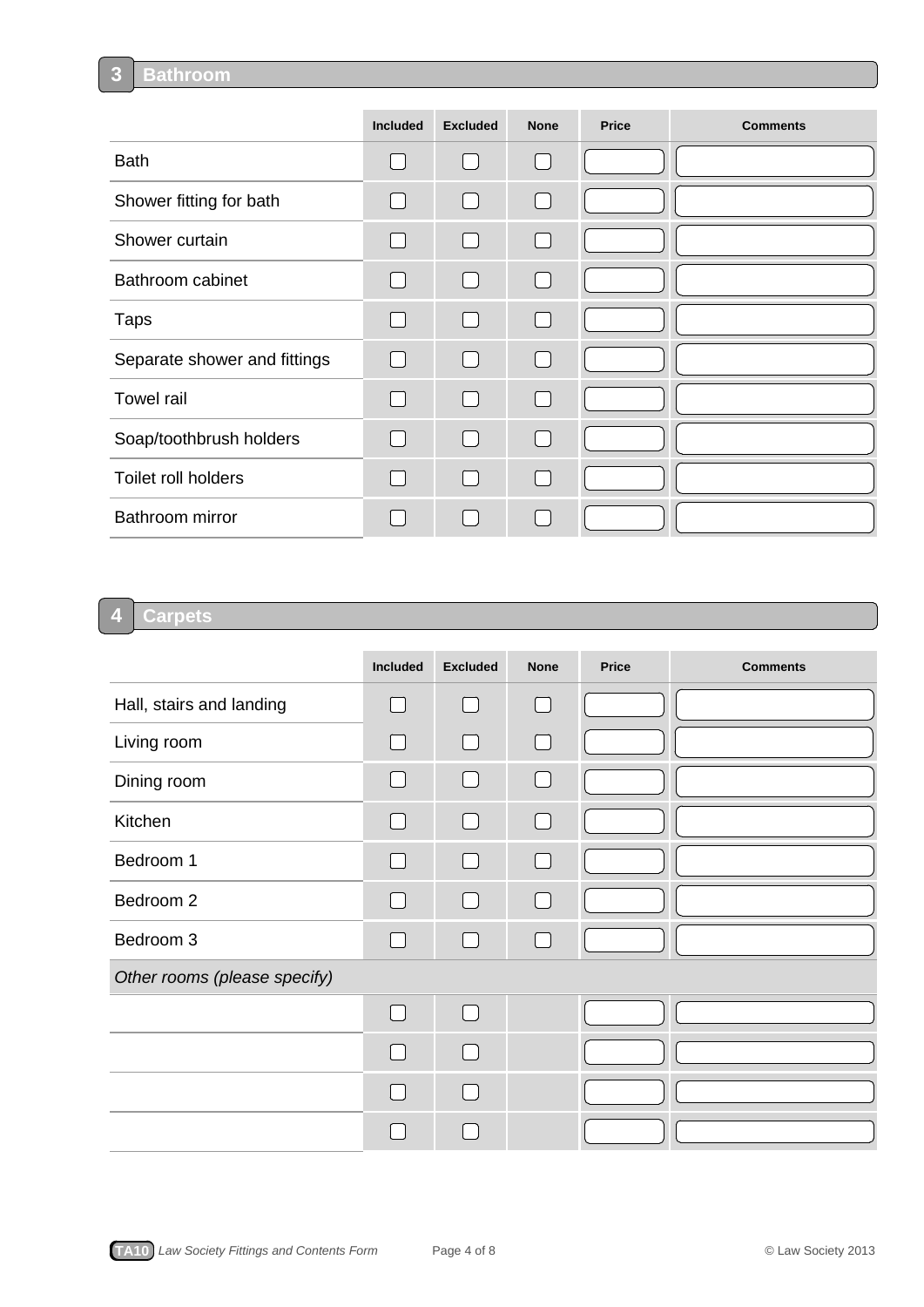|                                    | Included      | <b>Excluded</b> | <b>None</b>       | <b>Price</b> | <b>Comments</b> |
|------------------------------------|---------------|-----------------|-------------------|--------------|-----------------|
| <b>Curtain rails/poles/pelmets</b> |               |                 |                   |              |                 |
| Hall, stairs and landing           | $\Box$        | $\Box$          | $\Box$            |              |                 |
| Living room                        | $\mathcal{L}$ | $\Box$          | П                 |              |                 |
| Dining room                        |               | $\Box$          | $\Box$            |              |                 |
| Kitchen                            | $\sim$        | $\Box$          | $\Box$            |              |                 |
| Bedroom 1                          | $\sim$        | $\mathbb{R}^n$  | $\Box$            |              |                 |
| Bedroom 2                          | ×.            | $\Box$          | $\Box$            |              |                 |
| Bedroom 3                          |               |                 | $\Box$            |              |                 |
| Other rooms (please specify)       |               |                 |                   |              |                 |
|                                    | $\Box$        | $\Box$          |                   |              |                 |
|                                    |               | $\sim$          |                   |              |                 |
|                                    |               | a di            |                   |              |                 |
|                                    |               |                 |                   |              |                 |
| <b>Curtains/blinds</b>             |               |                 |                   |              |                 |
| Hall, stairs and landing           | ▔▎            | $\Box$          | $\Box$            |              |                 |
| Living room                        | n l           |                 | $\vert \ \ \vert$ |              |                 |
| Dining room                        |               |                 |                   |              |                 |
| Kitchen                            |               |                 |                   |              |                 |
| Bedroom 1                          |               |                 |                   |              |                 |
| Bedroom 2                          |               | $\Box$          |                   |              |                 |
| Bedroom 3                          | $\Box$        | $\Box$          | $\Box$            |              |                 |
| Other rooms (please specify)       |               |                 |                   |              |                 |
|                                    | $\Box$        | $\Box$          |                   |              |                 |
|                                    |               |                 |                   |              |                 |
|                                    |               |                 |                   |              |                 |
|                                    | $\mathcal{L}$ |                 |                   |              |                 |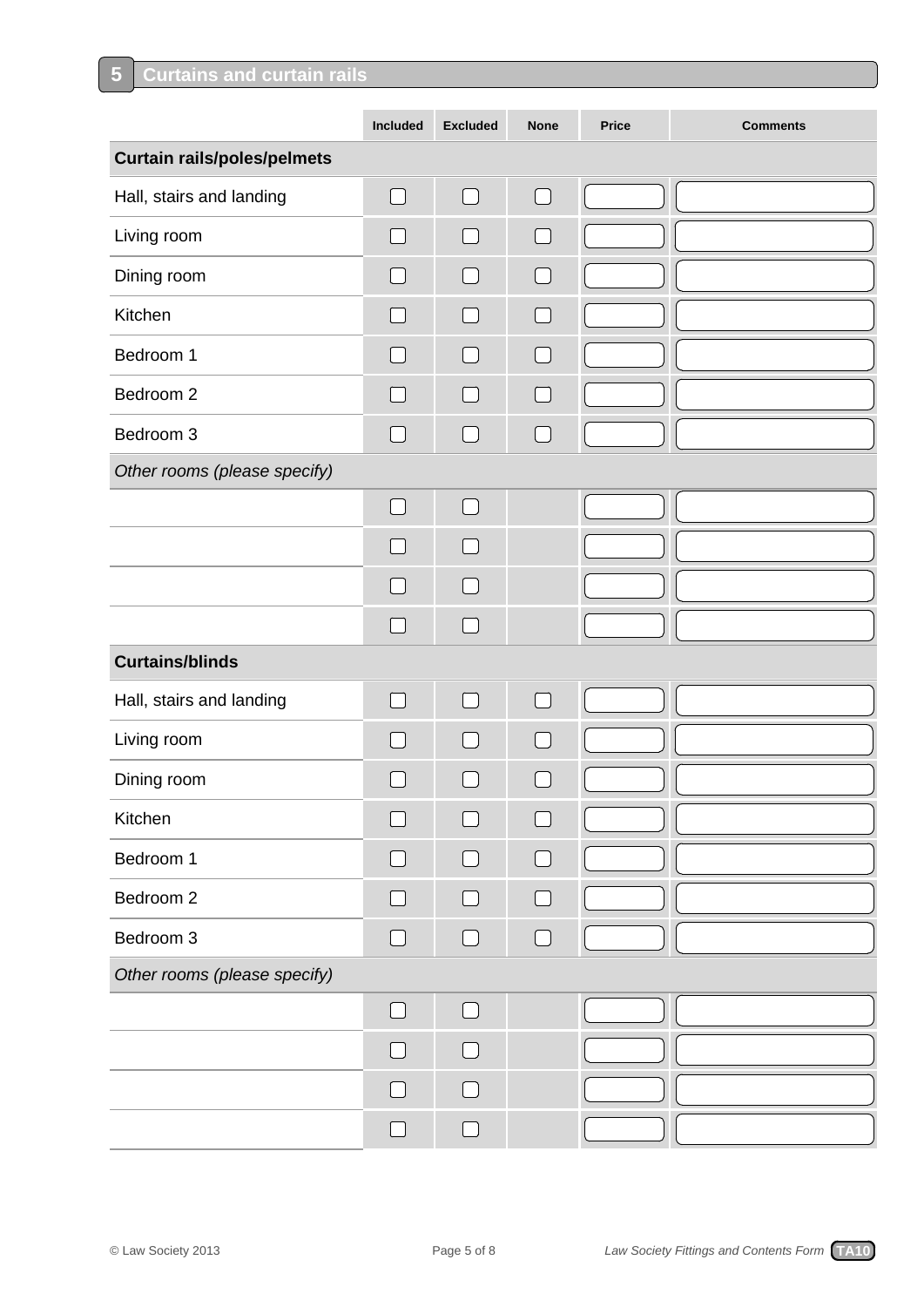#### **Light fittings 6**

**Note:** If the seller removes a light fitting, it is assumed that the seller will replace the fitting with a ceiling rose, a flex, bulb holder and bulb and that they will be left in a safe condition.

|                              | Included       | <b>Excluded</b>   | <b>None</b> | <b>Price</b> | <b>Comments</b> |
|------------------------------|----------------|-------------------|-------------|--------------|-----------------|
| Hall, stairs and landing     | $\cup$         | $\mathbb{L}$      | ⊓           |              |                 |
| Living room                  |                | $\Box$            | $\Box$      |              |                 |
| Dining room                  |                | $\mathbf{I}$      | $\Box$      |              |                 |
| Kitchen                      | $\Box$         | $\vert \ \ \vert$ | $\Box$      |              |                 |
| Bedroom 1                    | $\Box$         | $\Box$            | $\Box$      |              |                 |
| Bedroom 2                    | $\Box$         | $\Box$            | $\Box$      |              |                 |
| Bedroom 3                    | $\Box$         | $\Box$            | $\Box$      |              |                 |
| Other rooms (please specify) |                |                   |             |              |                 |
|                              | $\Box$         | $\vert \ \ \vert$ |             |              |                 |
|                              | $\mathbb{R}^n$ |                   |             |              |                 |
|                              |                |                   |             |              |                 |
|                              |                |                   |             |              |                 |

## **Fitted units**

**7**

**Note:** Fitted units include, for example, fitted cupboards, fitted shelves, and fitted wardrobes.

|                          | <b>Included</b>   | <b>Excluded</b> | <b>None</b> | <b>Price</b> | <b>Comments</b> |
|--------------------------|-------------------|-----------------|-------------|--------------|-----------------|
| Hall, stairs and landing |                   | $\Box$          | $\Box$      |              |                 |
| Living room              | $\sim$            | $\Box$          | П           |              |                 |
| Dining room              | $\sim$            | $\Box$          | $\Box$      |              |                 |
| Kitchen                  | $\overline{a}$    | $\Box$          | $\Box$      |              |                 |
| Bedroom 1                | $\vert \ \ \vert$ | $\Box$          | $\Box$      |              |                 |
| Bedroom 2                | $\Box$            | $\Box$          | $\Box$      |              |                 |
| Bedroom 3                |                   |                 |             |              |                 |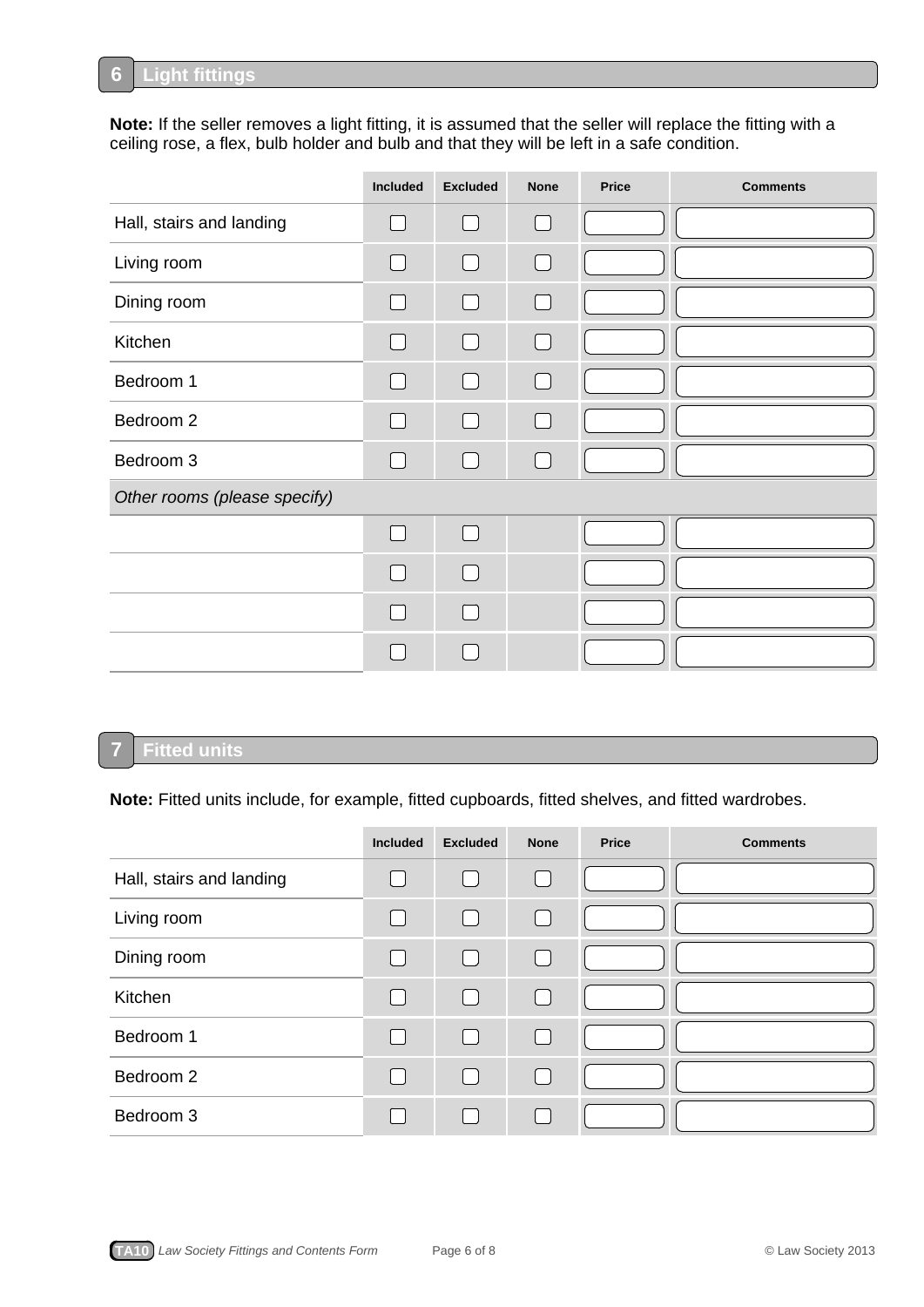**7**

|                              | <b>Included</b> | <b>Excluded</b> | <b>None</b> | <b>Price</b> | <b>Comments</b> |
|------------------------------|-----------------|-----------------|-------------|--------------|-----------------|
| Other rooms (please specify) |                 |                 |             |              |                 |
| Oth                          |                 |                 |             |              |                 |
|                              |                 |                 |             |              |                 |
|                              |                 |                 |             |              |                 |
|                              |                 |                 |             |              |                 |

### **Outdoor area 8**

|                              | Included | <b>Excluded</b> | <b>None</b> | <b>Price</b> | <b>Comments</b> |
|------------------------------|----------|-----------------|-------------|--------------|-----------------|
| Garden furniture             | $\Box$   | $\Box$          | $\Box$      |              |                 |
| Garden ornaments             |          | $\Box$          |             |              |                 |
| Trees, plants, shrubs        |          | $\blacksquare$  |             |              |                 |
| <b>Barbecue</b>              |          | $\blacksquare$  |             |              |                 |
| <b>Dustbins</b>              |          |                 |             |              |                 |
| Garden shed                  |          |                 |             |              |                 |
| Greenhouse                   |          |                 |             |              |                 |
| Outdoor heater               |          |                 |             |              |                 |
| Outside lights               |          | $\Box$          |             |              |                 |
| Water butt                   |          |                 |             |              |                 |
| Clothes line                 |          |                 |             |              |                 |
| Rotary line                  |          |                 |             |              |                 |
| Other items (please specify) |          |                 |             |              |                 |
|                              | $\Box$   | $\Box$          |             |              |                 |
|                              |          |                 |             |              |                 |
|                              |          |                 |             |              |                 |
|                              |          |                 |             |              |                 |
|                              |          |                 |             |              |                 |